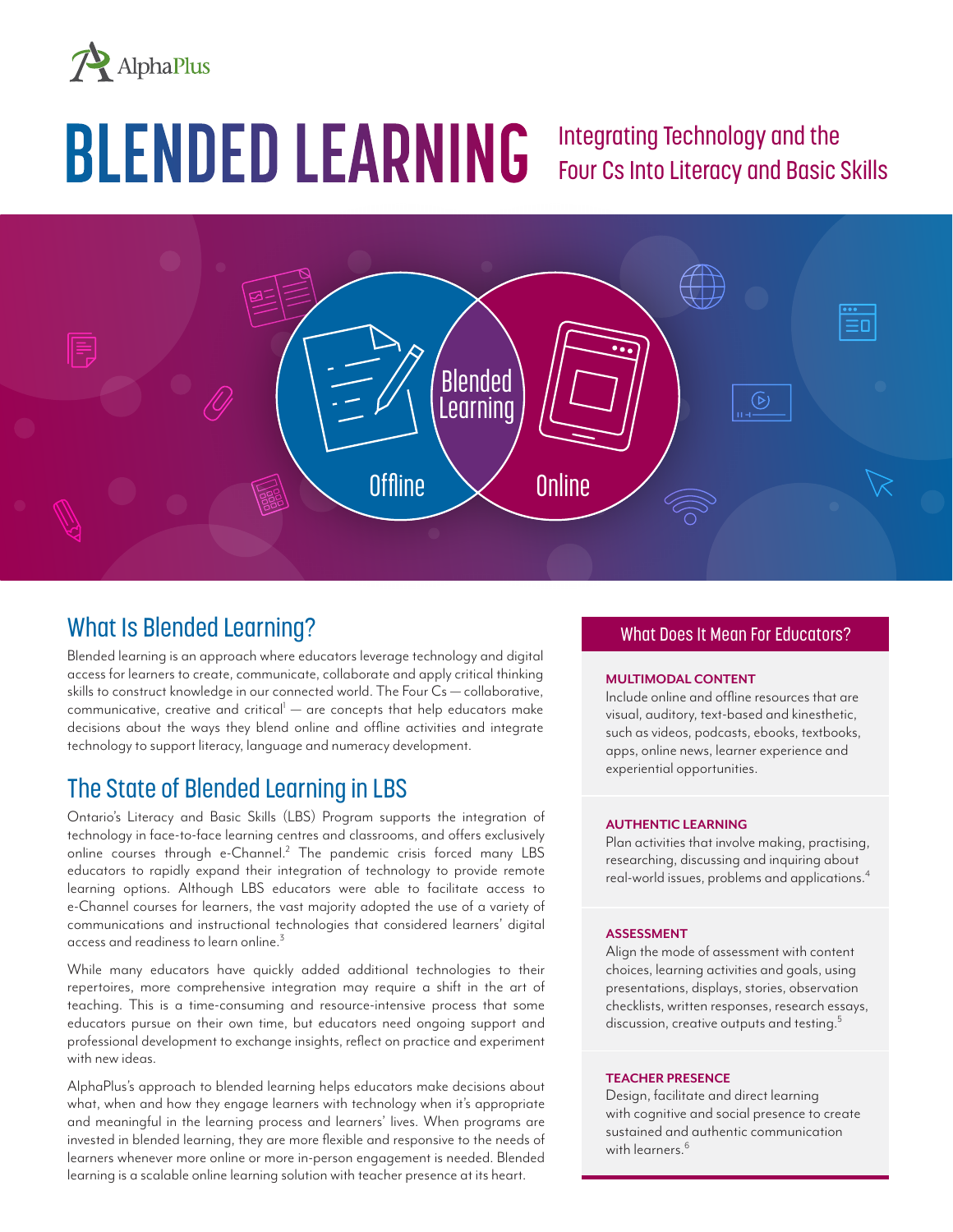# The Four Cs of Blended Learning

The following blending examples are from LBS programs and most were developed in partnership with AlphaPlus technology coaches. Additional details can be found online at www.alphaplus.ca.

 $\bullet$ 

# **Collaborative**

Educators develop blended learning experiences by collaborating with learners to ensure that learning takes place in real-world contexts and enhances learners' capability to be self-reliant. Learners are involved in the planning and decision-making processes about what, where and how learning will happen and have opportunities to draw on their experiences and existing knowledge. Content is chosen because it's meaningful to the lives of learners and the development of different types of knowledge. Technology is chosen when it's appropriate to develop relevant content and knowledge. Learners and educators co-create the curriculum based on the learners' goals and curiosity, so learners start to see themselves as people who can learn and make decisions about their own learning.

#### Examples

Online notebooks, websites and classrooms (e.g. Evernote, Google Sites, Moodle or Google Classroom) support collaborative planning by organizing and managing resources and providing opportunities to work together.



Collaborative literacy-development activities focused on experiential learning and/or inquiry projects engage learners with peers and instructors to use technology in authentic ways.

Word processing, wikis and online open publishing of student writing (e.g. Pressbooks) support collaborative writing projects.

# **Communicative**

Technology is changing our communicative practices. It impacts the ways we receive, perceive and share knowledge and information about ourselves and how we connect to people, institutions and services. Participating online as a reader or as a more active poster, commentator, developer and collaborator can help learners build their networks.

#### Examples

Interacting with government service websites helps learners to access services, resources and supports they're entitled to.

Posting on social media helps learners pursue their interests using dynamic and personally relevant content. It also helps them build peer networks that extend beyond the program to support learners in the long term.



Students' mobile devices are key communication tools that can be used in a variety of ways inside and outside the class.



Blended learning can be applied to all kinds of LBS providers, including individualized education and course-based, fixed curriculum.

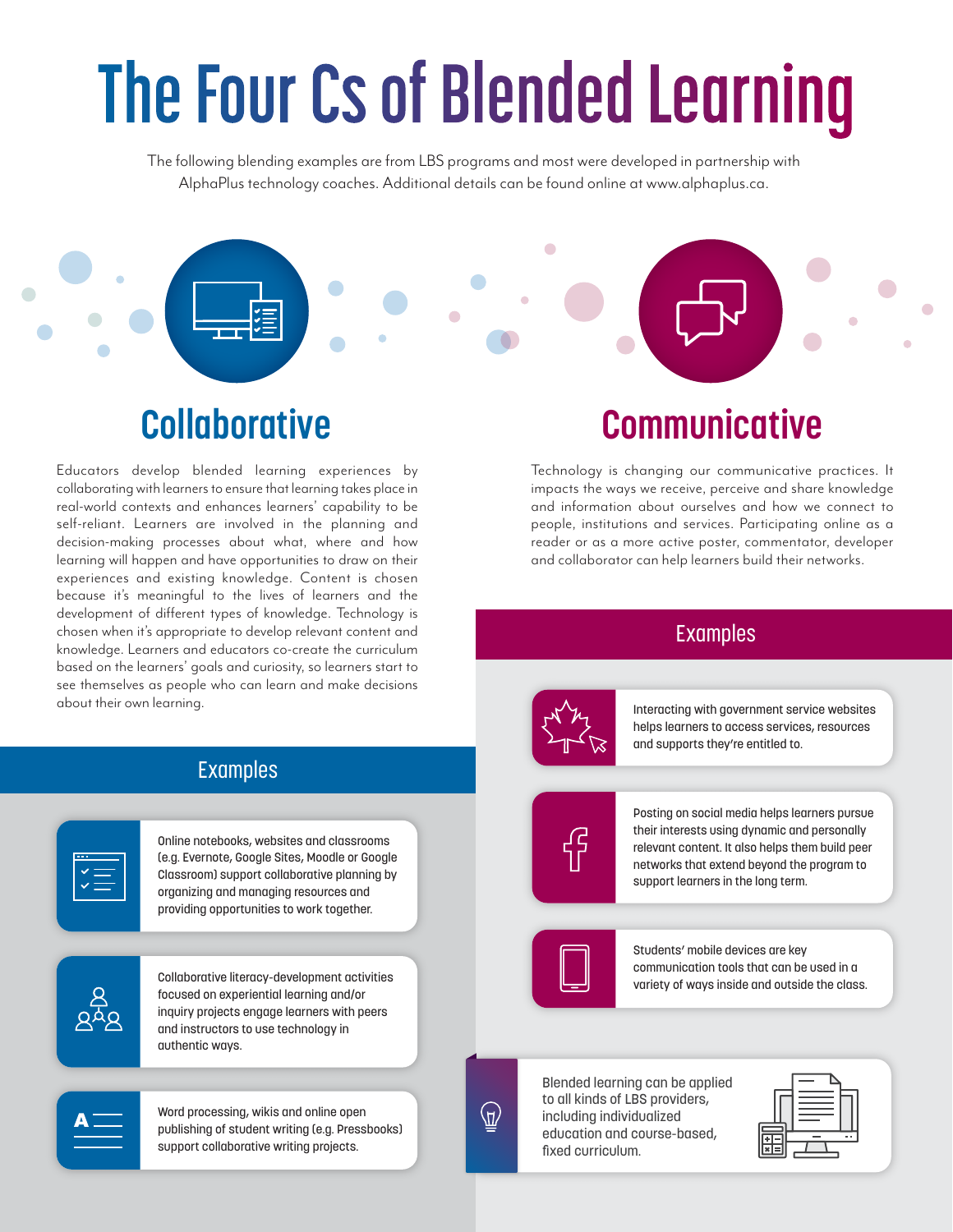When developing a blended learning approach, consider:

 $\sqrt{2}$ 



What are the learners' **experiences** and **goals**?



Do they have **access** to appropriate technology and other resources?



What is the educators' **expertise**? Do they have adequate support and time?

### **Creative**

Technology can support the sharing of an opinion, argument, solution or story in creative ways. Learners use technology to make meaning and develop documents, displays and experiences that integrate visual, auditory and textual modalities. Multimodal learning and demonstrations of knowledge that combine discussion and print-based activities provide learners with choices that support and enhance their strengths and preferences. Educators use technology to represent the same content in various ways that respond to learning styles or preferences by increasing the probability of retention, motivation, application and transferability.

## **Critical**

Learners build digital-literacy and self-advocacy skills and critically analyze information for relevance and trustworthiness. Educators play a vital role in learners being able to access online public and consumer services by offering situated learning opportunities where learners build confidence navigating and evaluating online environments. Building digital technology skills and knowledge helps learners manage high-stakes use of technologies (e.g. online interactions and form-filling tasks).

#### Examples